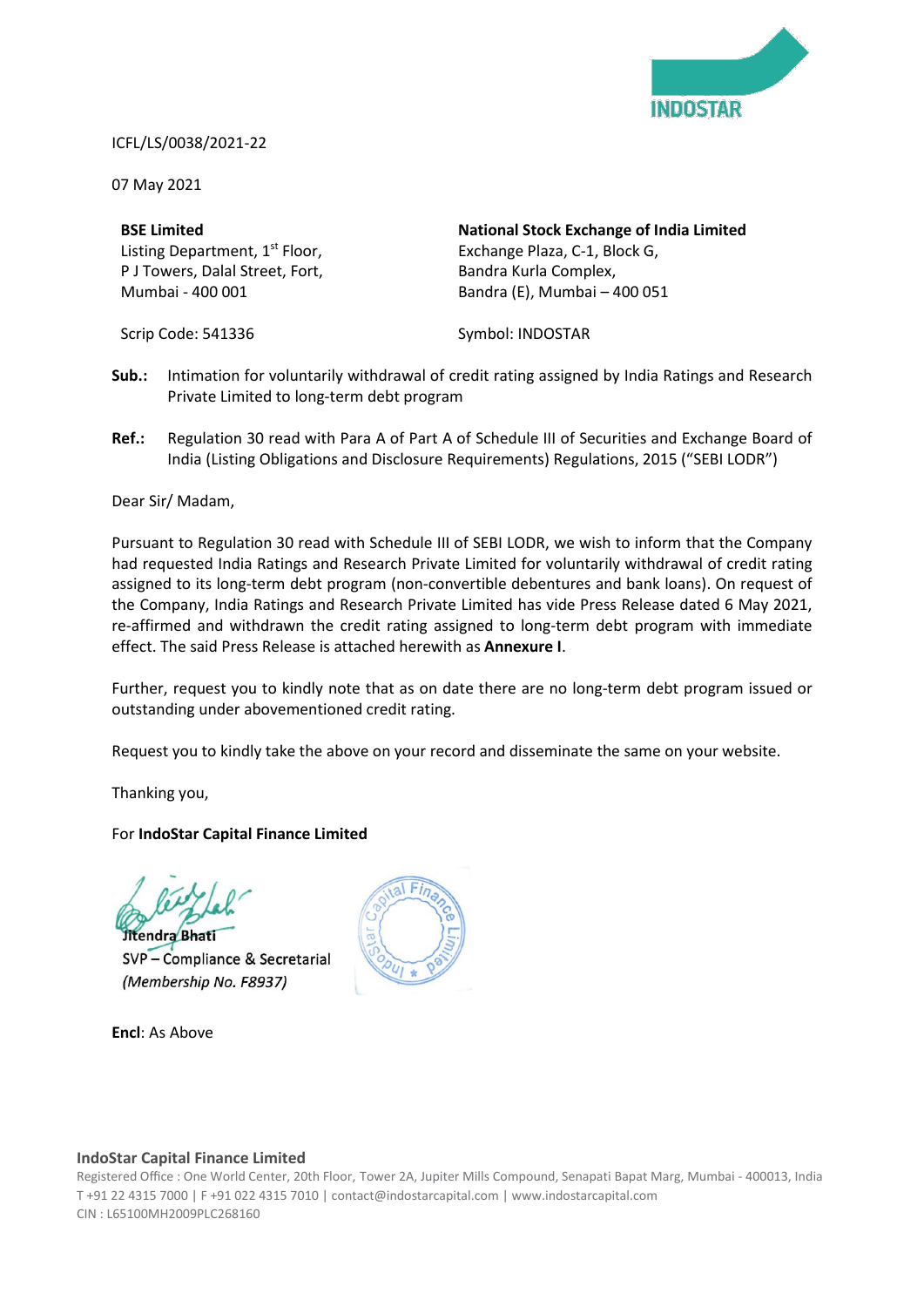[Login](#page-2-0)



# India Ratings Affirms and Withdraws IndoStar Capital Finance's Debt Ratings

06

MAY 2021

By [Jinay Gala](https://www.indiaratings.co.in/Analyst?analystID=165&analystName=Jinay%20Gala)

India Ratings and Research (Ind-Ra) has affirmed IndoStar Capital Finance Limited's (IndoStar) debt instruments at 'IND AA-' with a Stable Outlook and has simultaneously withdrawn the ratings. The detailed rating actions are as follows:

| <b>Instrument</b><br><b>Type</b>            | Date of<br><b>Issuance</b> | Coupon<br>Rate<br>(%) | <b>Maturity</b><br><b>Date</b> | <b>Size of Issue</b><br>(billion)           | Rating    | Rating<br><b>Action</b>                                                                          |
|---------------------------------------------|----------------------------|-----------------------|--------------------------------|---------------------------------------------|-----------|--------------------------------------------------------------------------------------------------|
| Non-convertible<br>debentures<br>$(NCDs)*#$ |                            |                       |                                | <b>INR0.5</b><br>(reduced from<br>INR2.25)  | <b>WD</b> | Affirmed<br>and<br>withdrawn                                                                     |
| Proposed NCDs                               |                            |                       |                                | INR3.50                                     | <b>WD</b> | Withdrawn<br>(the<br>company<br>did not<br>proceed<br>with the<br>instrument<br>as<br>envisaged) |
| Bank loans*                                 |                            |                       |                                | <b>INR0.47</b><br>(reduced from<br>INR1.34) | <b>WD</b> | Affirmed<br>and<br>withdrawn                                                                     |

\*Affirmed at 'IND AA-'/Stable before being withdrawn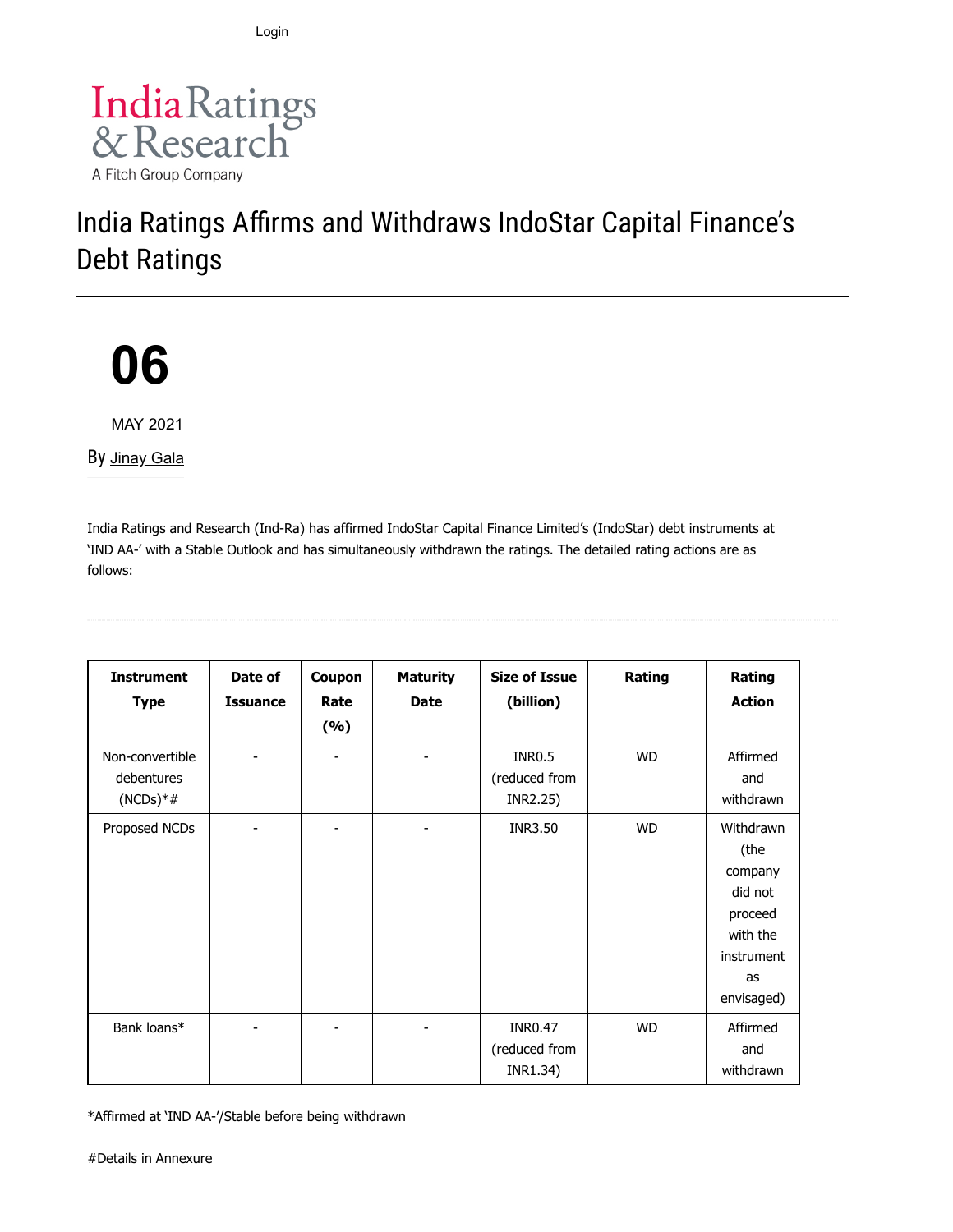Analytical Approach: Ind-Ra continues to take a consolidated view of IndoStar and IndoStar Home Finance Private Limited (100% stake), while arriving at the ratings.

Ind-Ra has withdrawn the ratings on IndoStar's on company's request. The agency is no longer required to maintain the ratings for the utilised limits as it has received a no-objection certificate from the lender. This is consistent with the Securities and Exchange Board of India's circular dated 3 January 2020 for credit rating agencies.

### KEY RATING DRIVERS

<span id="page-2-0"></span>Adequate Capital Buffers: In May 2020, BCP V Multiple Holdings Pte. Ltd.(Brookfield entity) as per its agreement with IndoStar's promoters Everstone Capital, infused INR12.2 billion in IndoStar (INR8.75 billion of equity and INR3.5 billion of compulsorily convertible preference shares). Following which, IndoStar's capital Tier I ratio strengthened to 35.3% in 9MFY21 (FY20: 20.4%, FY19: 21.7%) and the leverage (debt to equity) reduced below 1.8x (FY20: 2.6x, FY19: 3.0x). The adequate capital buffers would help IndoStar to absorb asset quality pressures emanating from the ongoing pandemic. The company expects the leverage to increase gradually to 4.0x-5.0x in the medium term, depending on expansion opportunities under retail segment and maintain capital floor of around 20%. The franchise is looking for aggressive growth over the next five years and willing to explore both organic as well as inorganic opportunities for scaling up the franchise, which could lead to faster absorption of the current capital base.

Liquidity Indicator – Adequate: The asset-liability maturity profile at end-December 2020 shows a positive surplus in less than one-year bucket. At FYE21, the quantum of on-balance sheet liquidity stood at INR16.6 billion, and unutilised working capital lines and sanctioned undrawn bank lines stood at INR1.5 billion; sufficient to meet the debt repayments (principal plus interest) of INR11 billion for April-June2021 barring collections and factoring in nil disbursements. The management has guided to maintain at least next four months of repayment obligations or 15% of the net worth, whichever is higher, in the form of liquid assets.

Asset Quality Impacted due to COVID-19: IndoStar has been focused on developing a retail granular portfolio (74.9% of the total consolidated net assets under management (AUM) at 9MFYE21), comprising vehicle financing (45.1%), small and medium enterprises (SME; 20.3%) and affordable housing loans (10.1%). The borrower segment in the vehicle financing portfolio is generally vulnerable, as it largely focusses on used segments, with weaker buffers to absorb downsides in business. This would result in increase in softer delinquencies. The slowdown in the economy prior to the COVID-19-related lockdown, and the resultant idle capacity and fall in freight availability, had impacted the asset quality of the portfolio (gross non-performing assets (GNPAs): FY20: 7%, FY19: 6.2%). IndoStar sold its vehicle finance portfolio worth INR1.26 billion in 3QFY21 to asset reconstruction company, along with restructuring 3.97% of vehicle AUM, bringing down the overall GNPA in the vehicle segment to around 2.3%. However, with the COVID-19-led lockdown continuing in May, there would be a dent in cash flows at borrower end, impacting vehicle asset quality in the medium term.

The SME segment (GNPA: 9MFY21: 1.8%, FY19: 3.1%), which has already faced various headwinds such as demonetisation, introduction of Goods and Services Tax, and the overall economic slowdown, is now facing the brunt of the pandemic, which has adversely affected demand and working capital cycle. With borrowers facing a dilution in the liquidity buffers and deterioration in debt servicing capacity, IndoStar could witness rising credit costs. The borrowers in these segments benefitted from Emergency Credit Line Guarantee Scheme, under which IndoStar disbursed around INR1.1 billion covering 42% of the borrowers in these segments, along with restructuring of 4.8% of SME AUM, thereby moderating asset quality challenges in these segments. However, with the country witnessing the second wave of infections, the borrowers would again find it challenging to maintain their cash flows for debt servicing, as there is demand moderation across sectors.

IndoStar plans to exit the real estate sector (20.7% of the net AUM) by down selling the book and reducing the total corporate exposure to 10% by March 2022. The segment has faced challenges due to delay in project completion, moderation in sales, cost escalation and moderate sales velocity across projects, thereby impacting developer servicing capability. More than two-third of IndoStar's developers availed date for commencement of commercial operations extension benefit, thereby reducing an immediate impact on asset quality.

IndoStar's consolidated GNPAs stood at 2.8% in 9MFY21 (FY20: 4.8%), with provision coverage at 36%. Including management overlay, provision coverage stood to 150%. The company has been carrying expected credit loss provision of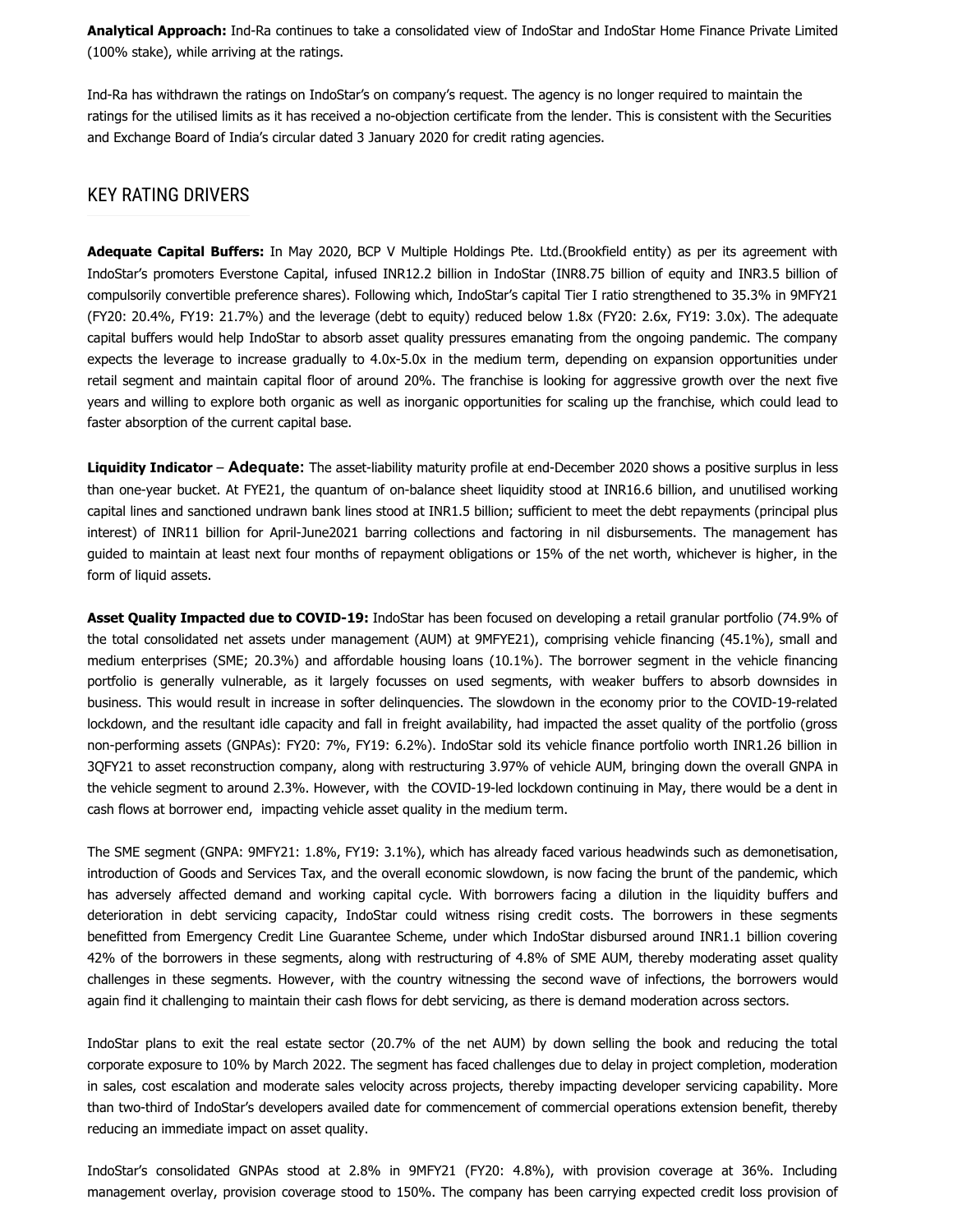around INR6 billion i.e. 7.3% of gross loan book with includes COVID-19 provision of 3.2% (INR2.5 billion) of gross loan book, providing adequate cover for existing asset quality stress. The collection efficiency has normalized in major retail verticals, except for commercial vehicle segment, as on 31 March 2021. IndoStar has restructured around 3.6% of its retail AUM as at 9MFYE21.

Funding Could Benefit from New Investor Coming Onboard: NCDs constitute more than one-third of IndoStar's borrowings, while bank loans account 46.9%. The funding environment for non-banking financial companies (NBFCs) has been extremely challenging, with mutual funds taking exposure only on top-rated NBFCs and banks reaching their sectorial caps, thereby limiting sector exposures. As IndoStar has sufficient on balance sheet liquidity, an incremental need to raise funds in these challenging environment remains moderate, due to modest growth opportunities. The company has demonstrated fund mobilisation through the securitisation route (15.6% of total borrowings at 9MFYE21), since its retail assets qualify as priority sector, however, the window can only be accessed when the environment becomes conducive. To remove cyclicality from fund mobilisation, It has entered into a co-origination arrangement with a large private bank, where it would act as a servicer for the assets originated on its platform. IndoStar plans to keep commercial papers at less than 5% of total borrowings in the medium term.

Continued Moderate Profitability: IndoStar's return on assets stood at 1.3% in 9MFY21, post deterioration in asset quality in FY20, due to write offs witnessed in corporate accounts and incremental provision required to minimise the impact of pandemic on retail book in FY21. IndoStar has been feeling pressure on asset quality across all product lines, except housing, thereby requiring to maintain the provision buffer created for the first wave of pandemic. Amid the second wave of pandemic, the asset quality pressures would continue keeping credit cost elevated in the medium term, as growth would take a backstage. With increase in proportion of retail assets, which are high yielding in nature, along with certain repricing in the borrowing book, would help the company to maintain margins in medium term, thereby providing buffer to absorb incremental stress due to the ongoing pandemic, which would elongate the normalisation process.

### COMPANY PROFILE

IndoStar is a systemically important NBFC, offering long-term wholesale and retail funding. The company is sponsored by large financial institutions such as BCP V Multiple Holdings, Everstone Capital, and others. It is listed on BSE Ltd and National Stock Exchange of India Limited, post its initial public offering in May 2018.

#### CONSOLIDATED FINANCIAL SUMMARY

| <b>Particulars</b>                          | <b>9MFY21</b> | <b>FY20</b> | <b>FY19</b> |  |  |
|---------------------------------------------|---------------|-------------|-------------|--|--|
| Total assets (INR billion)*                 | 113.3         | 95.1        | 122.8       |  |  |
| Total equity (INR billion)*                 | 39.0          | 25.5        | 29.9        |  |  |
| Net income (profit after tax) (INR billion) | 1.0           | $-3.2$      | 2.4         |  |  |
| Return on average assets (%)                | 1.3           | $-3.0$      | 2.5         |  |  |
| Source: IndoStar, Ind-Ra analysis           |               |             |             |  |  |
| *net of deferred tax asset                  |               |             |             |  |  |

#### STANDALONE FINANCIAL SUMMARY

| <b>Particulars</b>             | <b>FY20</b> | <b>FY19</b> |
|--------------------------------|-------------|-------------|
| Total assets (INR billion)*    | 94.5        | 122.6       |
| Total equity (INR billion)*    | 25.6        | 30.1        |
| Net income (PAT) (INR billion) | $-3.4$      | 2.6         |
| Return on average assets (%)   | $-3.1$      | 2.6         |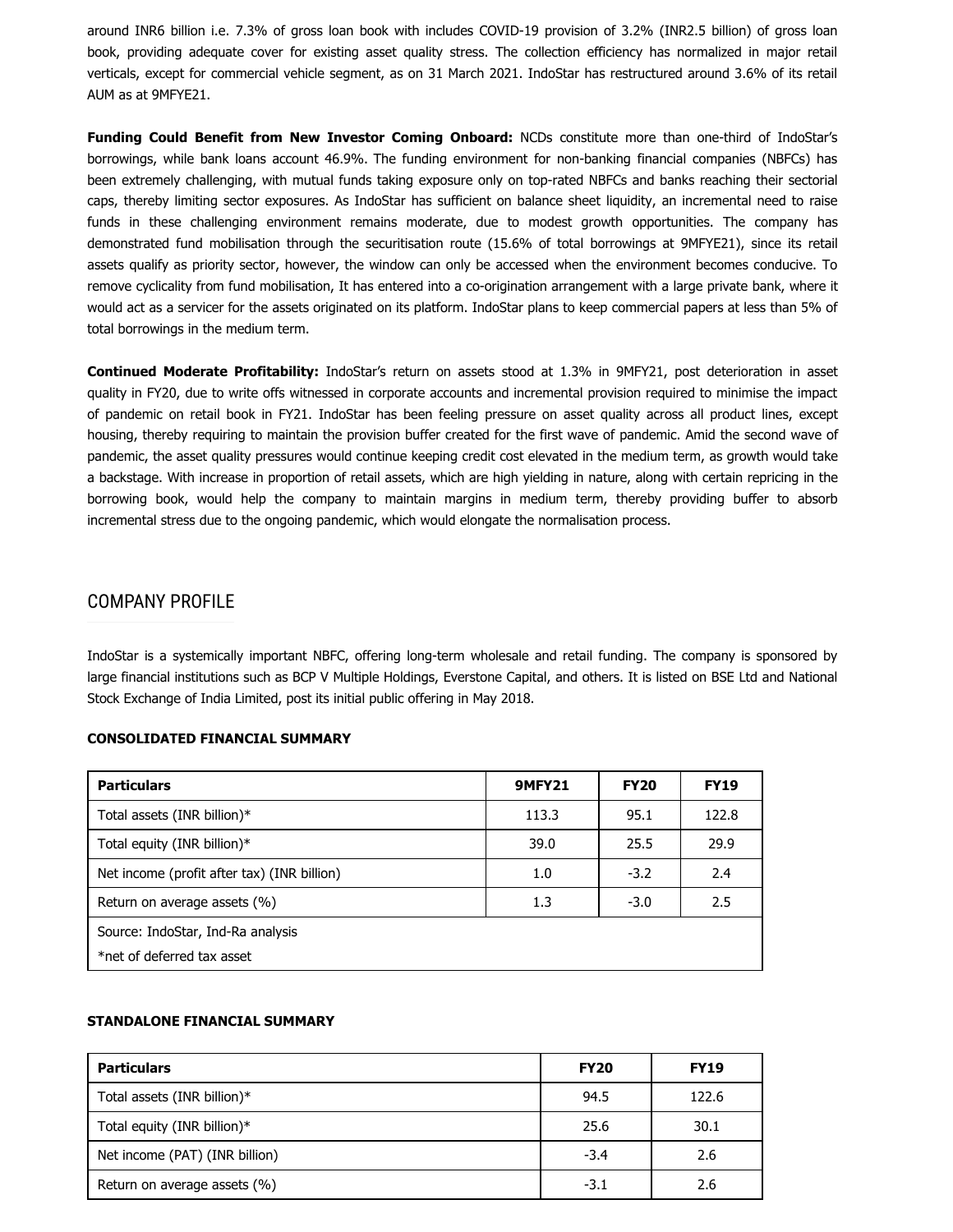| Tier 1 capital (%)                | 20.4 | 21.7 |
|-----------------------------------|------|------|
| Source: IndoStar, Ind-Ra analysis |      |      |
| *net of deferred tax asset        |      |      |

# RATING HISTORY

| <b>Instrument Type</b> | <b>Current Rating</b> |                                     |           |                          | <b>Historical Rating/Outlook</b> |                      |  |
|------------------------|-----------------------|-------------------------------------|-----------|--------------------------|----------------------------------|----------------------|--|
|                        | <b>Rating Type</b>    | Rated<br><b>Limits</b><br>(billion) | Rating    | 7 May<br>2020            | 12 June 2019                     | <b>20 March 2018</b> |  |
| <b>NCDs</b>            | Long-term             | INR4.00                             | <b>WD</b> | <b>IND</b><br>AA-/Stable | IND AA-/Stable                   | IND AA-/Stable       |  |
| Bank loans             | Long-term             | <b>INR0.47</b>                      | WD.       | IND.<br>AA-/Stable       | IND AA-/Stable                   | IND AA-/Stable       |  |

### ANNEXURE

| <b>ISIN</b>                   | Date of issue    | Coupon $(\% )$ | <b>Maturity Date</b> | <b>Amount Outstanding (billion)</b> | Rating    |
|-------------------------------|------------------|----------------|----------------------|-------------------------------------|-----------|
| INE896L07306                  | 8 January 2016   | 10.05          | 8 December 2020      | <b>INR0.25</b>                      | <b>WD</b> |
| INE896L07421                  | 8 February 2017  | 9.25           | 8 February 2022      | INR0.50                             | <b>WD</b> |
| INE896L07678                  | 25 February 2019 | 11.25          | 26 February 2021     | INR1.50                             | <b>WD</b> |
| <b>Total outstanding NCDs</b> |                  |                |                      | <b>INR0.50</b>                      |           |
| <b>Unutilised NCDs</b>        |                  |                |                      | <b>INR3.50</b>                      |           |
| <b>Total</b>                  |                  |                |                      | <b>INR4.00</b>                      |           |

# COMPLEXITY LEVEL OF INSTRUMENTS

| Instrument Type | Complexity Indicator |  |
|-----------------|----------------------|--|
| Bank loan       | Low                  |  |
| <b>NCDs</b>     | Low                  |  |

For details on the complexity level of the instruments, please visit <https://www.indiaratings.co.in/complexity-indicators>.

# SOLICITATION DISCLOSURES

Additional information is available at www.indiaratings.co.in. The ratings above were solicited by, or on behalf of, the issuer, and therefore, India Ratings has been compensated for the provision of the ratings.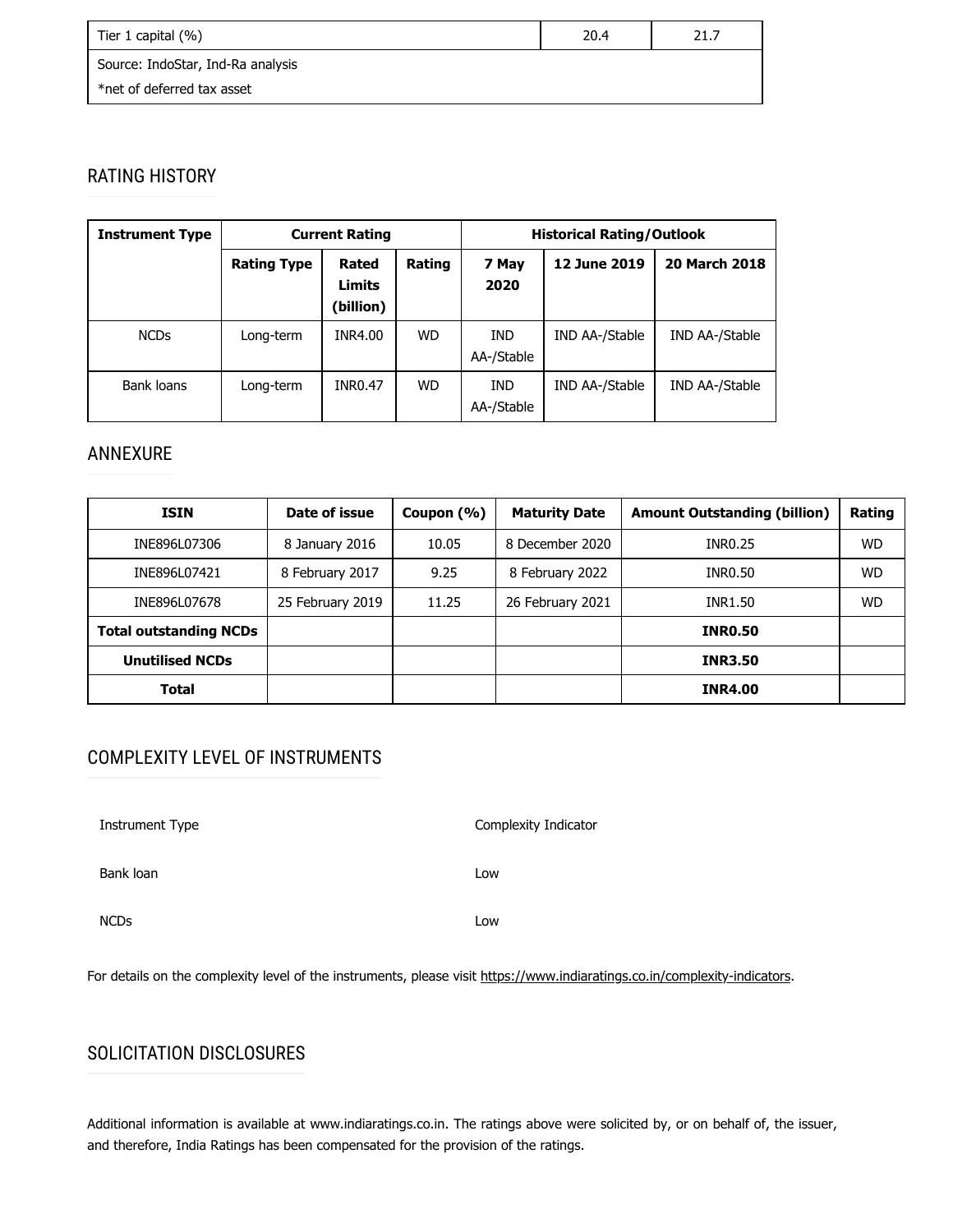Ratings are not a recommendation or suggestion, directly or indirectly, to you or any other person, to buy, sell, make or hold any investment, loan or security or to undertake any investment strategy with respect to any investment, loan or security or any issuer.

### ABOUT INDIA RATINGS AND RESEARCH

About India Ratings and Research: India Ratings and Research (Ind-Ra) is India's most respected credit rating agency committed to providing India's credit markets accurate, timely and prospective credit opinions. Built on a foundation of independent thinking, rigorous analytics, and an open and balanced approach towards credit research, Ind-Ra has grown rapidly during the past decade, gaining significant market presence in India's fixed income market.

Ind-Ra currently maintains coverage of corporate issuers, financial institutions (including banks and insurance companies), finance and leasing companies, managed funds, urban local bodies and project finance companies.

Headquartered in Mumbai, Ind-Ra has seven branch offices located in Ahmedabad, Bengaluru, Chennai, Delhi, Hyderabad, Kolkata and Pune. Ind-Ra is recognised by the Securities and Exchange Board of India, the Reserve Bank of India and National Housing Bank.

India Ratings is a 100% owned subsidiary of the Fitch Group.

For more information, visit [www.indiaratings.co.in](http://www.indiaratings.co.in/).

### DISCLAIMER

ALL CREDIT RATINGS ASSIGNED BY INDIA RATINGS ARE SUBJECT TO CERTAIN LIMITATIONS AND DISCLAIMERS. PLEASE [READ THESE LIMITATIONS AND DISCLAIMERS BY FOLLOWING THIS LINK: HTTPS://WWW.INDIARATINGS.CO.IN/RATING-](https://www.indiaratings.co.in/rating-definitions)DEFINITIONS. IN ADDITION, RATING DEFINITIONS AND THE TERMS OF USE OF SUCH RATINGS ARE AVAILABLE ON THE AGENCY'S PUBLIC WEBSITE [WWW.INDIARATINGS.CO.IN.](http://www.indiaratings.co.in/) PUBLISHED RATINGS, CRITERIA, AND METHODOLOGIES ARE AVAILABLE FROM THIS SITE AT ALL TIMES. INDIA RATINGS' CODE OF CONDUCT, CONFIDENTIALITY, CONFLICTS OF INTEREST, AFFILIATE FIREWALL, COMPLIANCE, AND OTHER RELEVANT POLICIES AND PROCEDURES ARE ALSO AVAILABLE FROM THE CODE OF CONDUCT SECTION OF THIS SITE.

### Applicable Criteria

[Financial Institutions Rating Criteria](https://www.indiaratings.co.in/Uploads/CriteriaReport/Financial%20Institutions%20Rating%20Criteria.pdf) [Non-Bank Finance Companies Criteria](https://www.indiaratings.co.in/Uploads/CriteriaReport/Non%20Bank%20Finance%20Companies%20Criteria.pdf)

### Analyst Names

#### **[Primary Analyst](#page-2-0)**

#### Jinay Gala

Associate Director India Ratings and Research Pvt Ltd Wockhardt Towers, 4th floor, West Wing Plot C-2, G Block. Bandra Kurla Complex Bandra (East), Mumbai 400051 +91 22 40356138